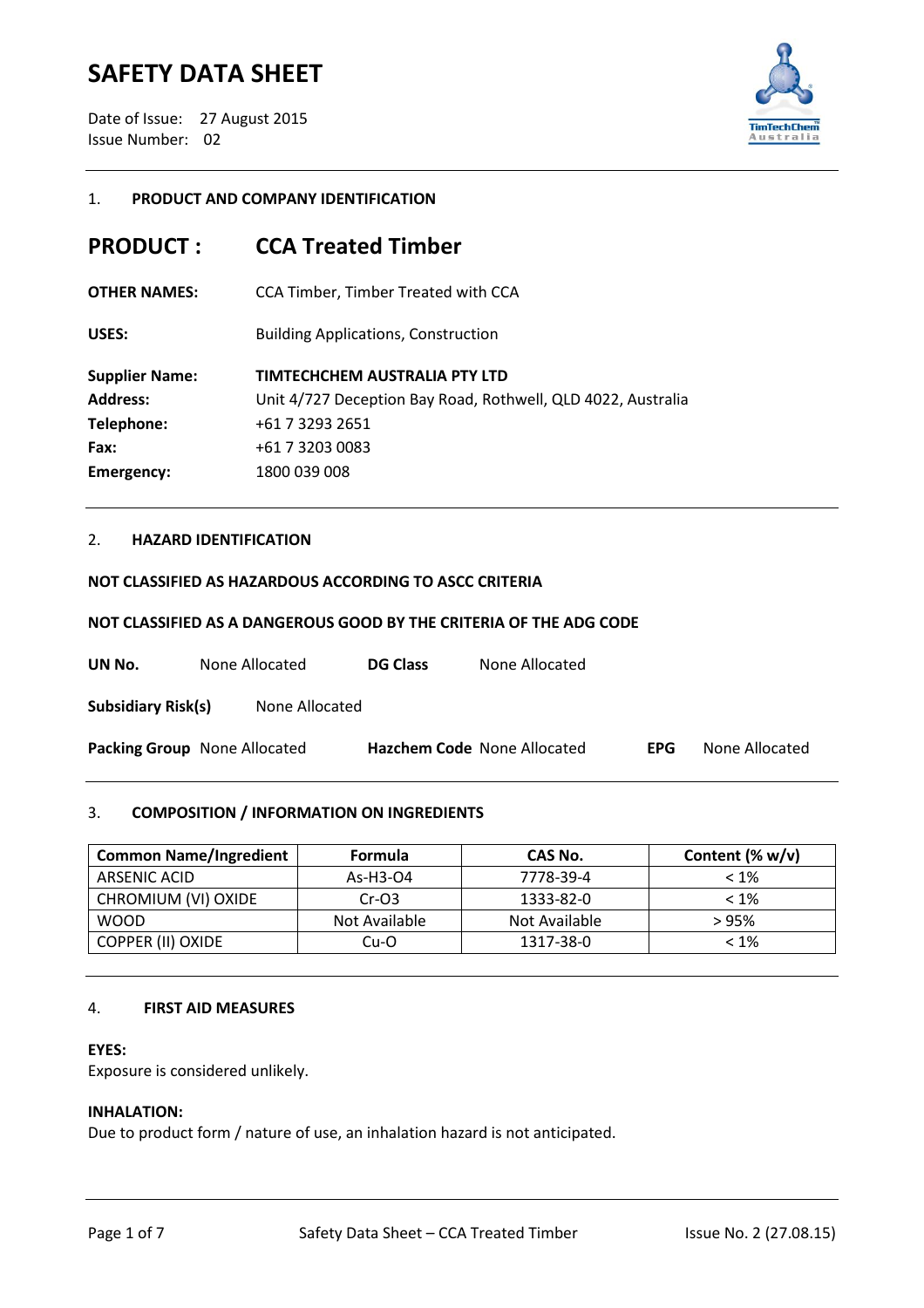Date of Issue: 27 August 2015 Issue Number: 02



### **SKIN**:

If skin or hair contact occurs, remove contaminated clothing and flush skin and hair with running water. Continue flushing with water until advised to stop by a Poisons Information Centre or a doctor

#### **INGESTION:**

For advice, contact a Poisons Information Centre on 13 11 26 (Australia Wide) or a doctor (at once). Due to product form and application, ingestion is considered unlikely.

**ADVICE TO DOCTOR:** Treat symptomatically

### 5. **FIRE FIGHTING MEASURES**

#### **FLAMMABILITY:**

Combustible. May evolve toxic gases (carbon / chromium / arsenic / copper oxides) when heated to decomposition. Dust may form explosive mixtures with air.

#### **FIRE AND EXPLOSION:**

Evacuate area and contact emergency services. Toxic gases may be evolved in a fire situation. Remain upwind and notify those downwind of hazard. Wear full protective equipment including Self Contained Breathing Apparatus (SCBA) when combating fire. Use waterfog to cool intact containers and nearby storage areas.

#### **EXTINGUISHING:**

Water spray or fog, for large quantities. Prevent contamination of drains or waterways.

**HAZCHEM CODE:** None Allocated

## 6. **ACCIDENTAL RELEASE MEASURES**

#### **SPILLAGE:**

If spilt, collect and reuse where possible.

## 7. **STORAGE AND HANDLING**

#### **STORAGE:**

Store in cool, dry area.

#### **HANDLING:**

Before use carefully read the product label. Use of safe work practices are recommended to avoid eye or skin contact and inhalation. Observe good personal hygiene, including washing hands before eating. Prohibit eating, drinking and smoking in contaminated areas.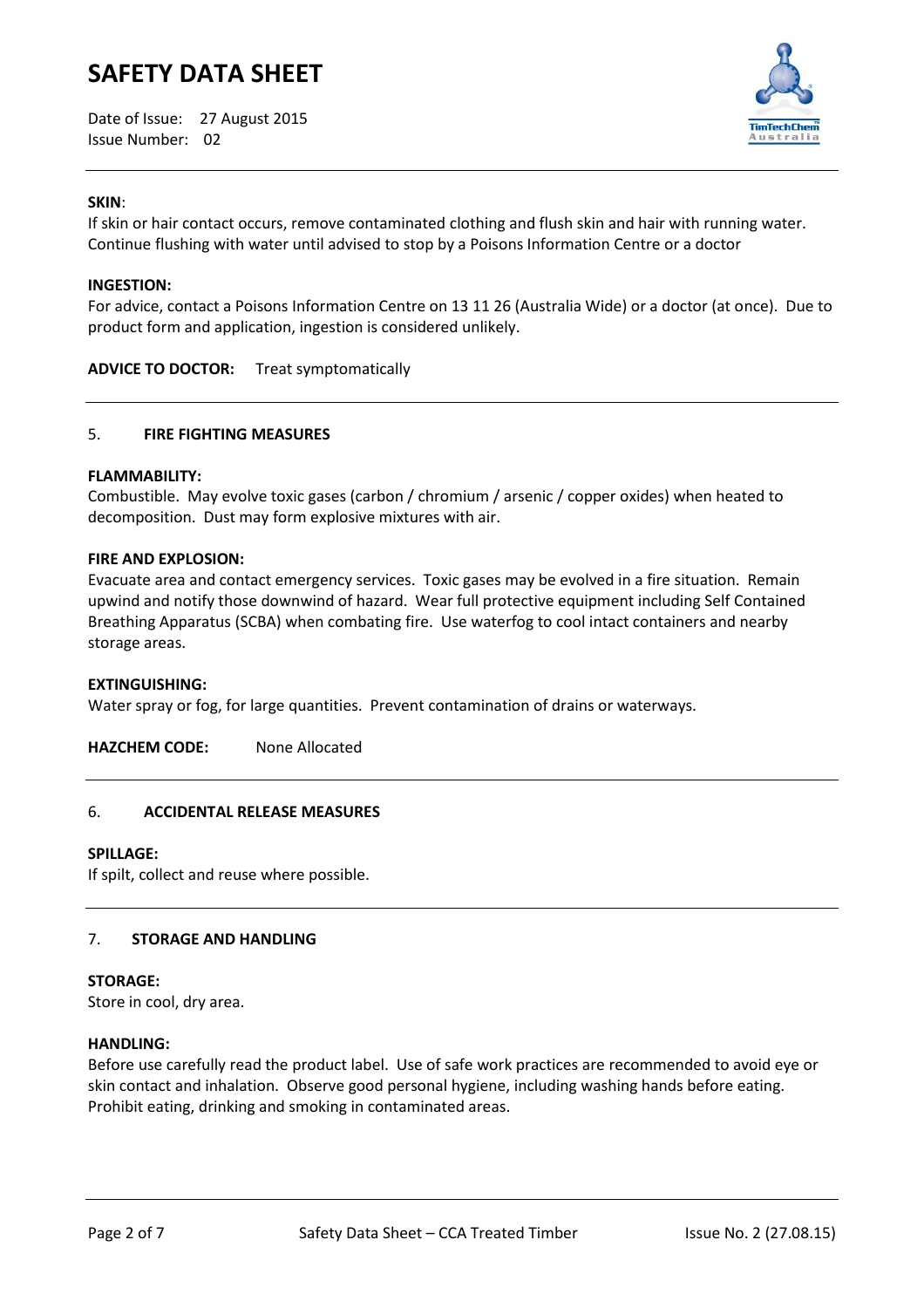Date of Issue: 27 August 2015 Issue Number: 02



## 8. **EXPOSURE CONTROLS / PERSONAL PROTECTION**

#### **EXPOSURE STANDARDS:**

| Ingredient                    | Reference  | <b>TWA</b> |       | STEL |       |
|-------------------------------|------------|------------|-------|------|-------|
|                               |            | Ppm        | Mg/m3 | Ppm  | Mg/m3 |
| Copper (fume)                 | ASCC (AUS) |            | 0.2   | -    |       |
| Copper, dusts & mists (as Cu) | ASCC (AUS) |            |       |      |       |

| Arsenic Acid      | $ES - TWA$ | $0.05$ mg/m3 as Arsenic                    |
|-------------------|------------|--------------------------------------------|
| Chromium Trioxide | $ES - TWA$ | 0.05 mg/m3 (Chromium VI compounds)         |
| Wood              | $ES - TWA$ | 1 mg/m3 Some hardwoods / 5 mg/m3 Softwoods |

#### **BIOLOGICAL LMITS:**

No biological limit allocated.

#### **ENGINEERING CONTROLS:**

Avoid inhalation. Use in well ventilated areas. If sanding, drilling or cutting, use appropriate local extraction ventilation. Maintain dust levels below the recommended exposure standard.

### **PERSONAL PROTECTION:**

Wear dust-proof goggles, cotton or leather gloves ad a Class P1 (Particulate) respirator.



### 9. **PHYSICAL AND CHEMICAL PROPERTIES**

| Appearance              | Solid         |
|-------------------------|---------------|
| Odour                   | Slight Odour  |
| рH                      | Not Available |
| <b>Vapour Pressure</b>  | Not Available |
| <b>Vapour Density</b>   | Not Available |
| <b>Boiling Point</b>    | Not Available |
| <b>Melting Point</b>    | Not Available |
| <b>Evaporation Rate</b> | Not Available |
|                         |               |

**Solubility (Water** Not Available **Specific Gravity** Not Available **Physics 2 Solution 12 Solution 12 Solution 12 Solution 12 Solution 12 Solution 12 Solution 12 Solution 12 Solution 12 Solution 12 Solution 12 Solution 12 Solution 12 Solution 12 Solution 12 Solution 12 Solution 12 Solut Value 8 Pressures Pressure Flammability Combustible Value 8 Value Point Not Relevant Boilding Point Point Point Relevant** Not Relevant **Melting Melting Lower Explosion Limit** Not Relevant

#### 10. **STABILITY AND REACTIVITY**

#### **MATERIAL TO AVOID:**

Compatible with most commonly used materials.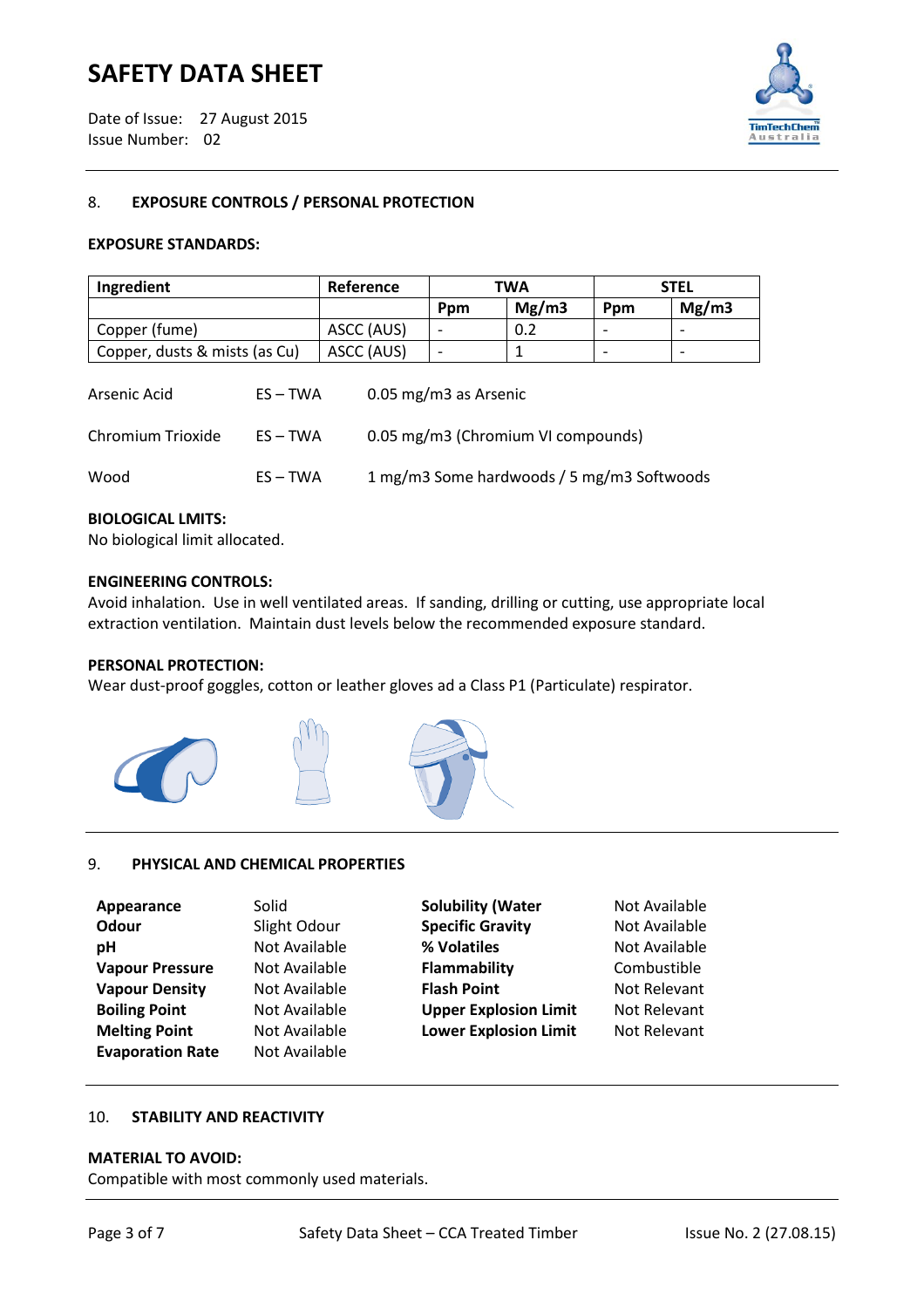Date of Issue: 27 August 2015 Issue Number: 02



## **HAZARDOUS DECOMPOSITION PRODUCTS:**

May evolve toxic gases (carbon /chromium / arsenic / copper oxides) when heated to decomposition.

## 11. **TOXICOLOGICAL INFORMATION**

#### **HEALTH HAZARD SUMMARY:**

Low acute toxicity. This product may present a hazard if wood is sanded, drilled or cut with dust generation. Wood dust is classified as carcinogenic to humans (IARC Group 1), adverse health effects are usually associated with long term exposure to high dust levels. Arsenic is classified as carcinogenic to humans (IARC Group 1), however due to nature of product adverse effects are reduced. Avoid generating dust. This product has been classified by the manufacturer as Hazardous according to NOHSC criteria, however, due to the product form and nature of use, adverse health effects are not anticipated with normal use and therefore this product has been allocated a GREEN colour rating.

#### **EYE:**

Due to product form and nature of use, the potential for exposure is reduced. Product may only present a hazard if wood is cut or sanded with dust generation, which may result in lacrimation and irritation.

#### **INHALATION:**

Due to product form and nature of use, the potential for exposure is reduced. An inhalation hazard is not anticipated unless cut, drilled or sanded with dust generation, which may result in irritation of the nose and throat. Chronic exposure to wood dust may result in nasal and paranasal sinus cancers (IARC Group 1).

#### **SKIN:**

Low irritant. Prolonged or repeated exposure ot dust may result in irritation and dermatitis.

#### **INGESTION:**

Ingestion is considered unlikely due to product form.

## **TOXICITY DATA:**

Chromium Triovide (1222-82-0)

|                      |             | CHIUHIIUHI HIUXIUE (1333-04-0) |                                  |         |
|----------------------|-------------|--------------------------------|----------------------------------|---------|
| Health Surveillance: |             | Required [NOHSC:1005 (1994)]   |                                  |         |
|                      | LD50        | (Ingestion)                    | $80 \,\mathrm{mg/kg}$            | Rat     |
|                      | LD50        | (Intraperitoneal)              | $14 \text{ mg/kg}$               | Mouse   |
|                      | LD50        | (Intravenous)                  | 9260 ug/kg                       | Rat     |
|                      | <b>LDLo</b> | (Skin)                         | 55 mg/kg                         | Rat     |
|                      | LDLo        | (Subcutaneous)                 | $20 \frac{\text{mg}}{\text{kg}}$ | Mouse   |
|                      | <b>TCLo</b> | (Inhalation)                   | $110 \text{ ug/m}$               | Human   |
|                      | <b>TDLo</b> | (Intravenous)                  | 5 mg/kg                          | Hamster |
|                      | TDLo        | (Subcutaneous)                 | $20 \text{ mg/kg}$               | Mouse   |
|                      |             | Arsenic Acid (7778-39-4)       |                                  |         |
| Health Surveillance: |             | Required [NOHSC:1005 (1994)]   |                                  |         |
|                      | LD50        | (Ingestion)                    | 48 mg/kg                         | Rat     |
|                      | <b>LDLo</b> | (Ingestion)                    | 5 mg/kg                          | Rabbit  |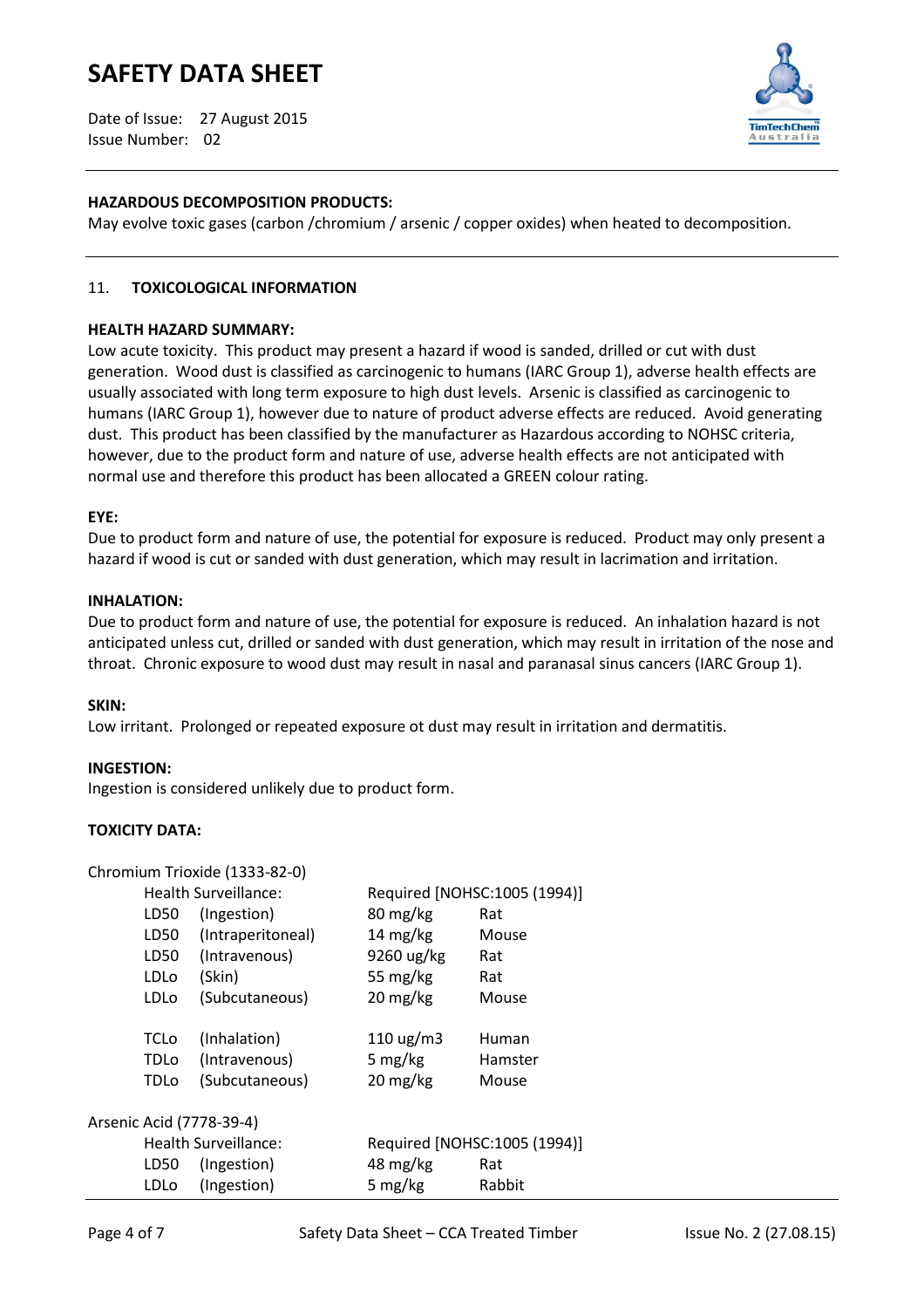Date of Issue: 27 August 2015 Issue Number: 02



## **EYE:**

Highly corrosive. Contact may result in irritation, lacrimation, pain, redness, conjunctivitis and corneal burns with possible permanent damage.

## **INHALATION:**

Toxic - corrosive. Over exposure may result in mucous membrane irritation of the respiratory tract, coughing, ulceration and perforation of the nasal septum. May cause sensitisation by inhalation. Due to product form, an inhalation hazard is not anticipated with normal use.

#### **SKIN:**

Corrosive. Contact may result in irritation, redness, pain, rash, dermatitis, ulceration and burns. May cause sensitisation by skin contact. May be absorbed through skin with harmful effects.

#### **INGESTION:**

Highly toxic - corrosive. Ingestion may result in burns to the mouth and throat, nausea, vomiting, abdominal pain and ulceration. Chronic exposure may result in liver and kidney damage.

## 12. **ECOLOGICAL INFORMATION**

#### **ENVIRONMENT:**

Limited ecotoxicity data was available for this product at the time this report was prepared. Ensure appropriate measures are taken to prevent this product from entering the environment.

## 13. **DISPOSAL CONSIDERATIONS**

### **WASTE DISPOSAL:**

Dispose of to an approved landfill site. Do not burn treated timber. Contact the manufacturer for additional information.

#### **LEGISLATION:**

Dispose of in accordance with relevant local legislation.

#### 14. **TRANSPORT REGULATIONS**

## **NOT CLASSIFIED AS A DANGEROUS GOOD BY THE CRITERIA OF THE ADG CODE:**

| Proper Shipping Name: None Allocated |
|--------------------------------------|
| None Allocated                       |
| None Allocated                       |
| None Allocated                       |
| None Allocated                       |
| None Allocated                       |
| None Allocated                       |
|                                      |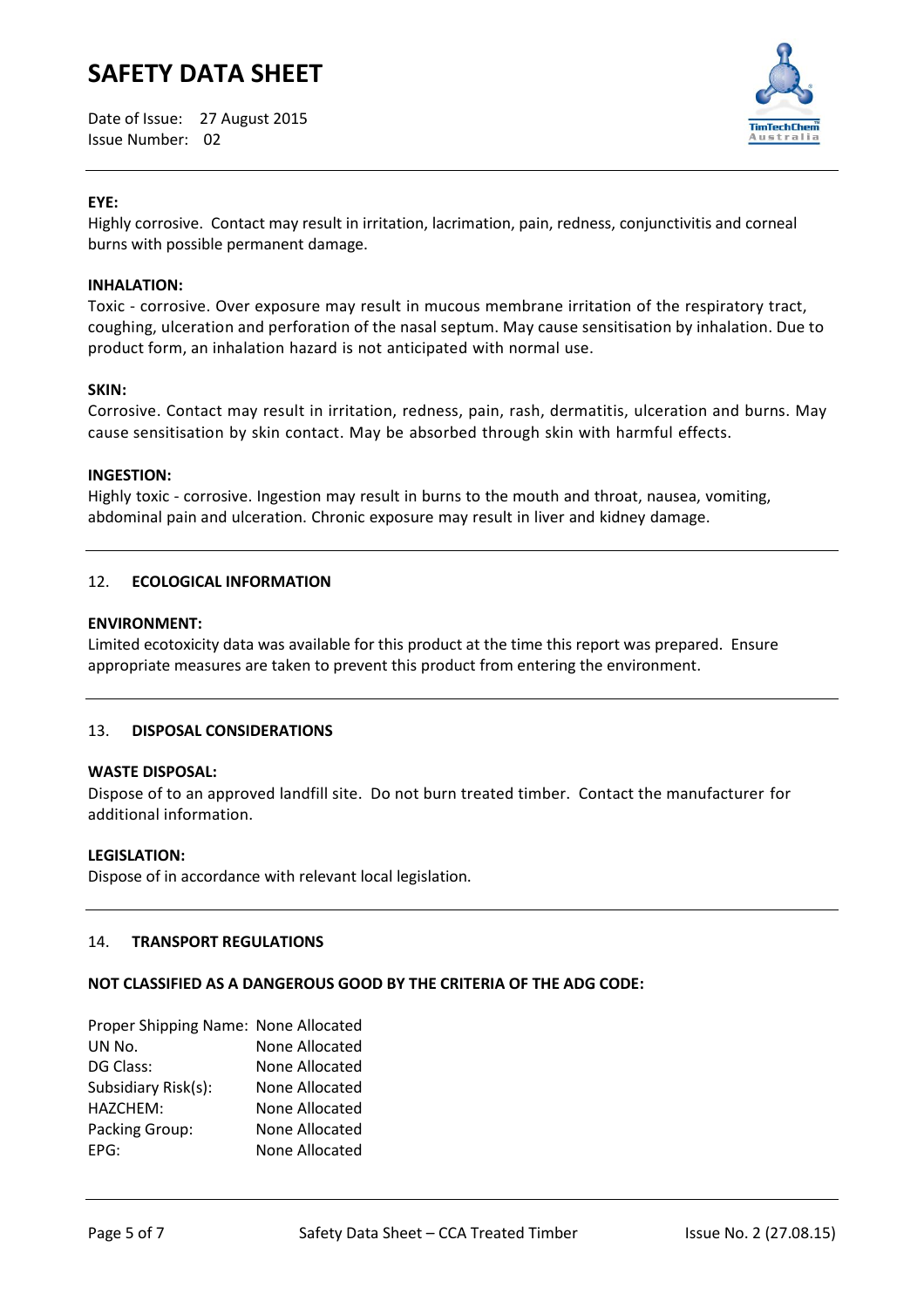Date of Issue: 27 August 2015 Issue Number: 02



## 15. **REGULATORY INFORMATION**

#### **POISON SCHEDULE:**

A poison schedule number has not been allocated to this product using the criteria in the Standard for the Uniform Scheduling of Drugs and Poisons (SUSDP).

## **AICS:**

All chemicals listed on the Australian Inventory of Chemical Substances (AICS).

#### 16. **OTHER INFORMATION**

#### **ADDITIONAL INFORMATION:**

ARSENIC EXPOSURE: Acute arsenic ingestion generally products symptoms within 30 to 60 minutes, but onset may be delayed for several hours if ingested with food. A metallic or garlic taste, vomiting, abdominal pain, dysphagia and profuse watery (rice-like) and sometimes bloody diarrhea may occur. Dehydration, intense thirst, and fluid-electrolyte disturbances are common. Hypovolemia from capillary leaking ("third spacing" of fluids) is a common early sign. Systemic arsenic poisoning from occupational exposure is uncommon. Arsenic workers have developed a hoarse voice, nasal irritation and possible perforation of the nasal septum, irritation of eyes, skin and mucous membranes, and rarely, cirrhosis of the liver. Nausea and vomiting are infrequent. Painful ulceration of the wrist and scrotal skin, lips and nostrils may develop with dust exposure. The primary target organs initially are the gastrointestinal tract, heart, brain and kidneys. Eventually, the skin, bone marrow and peripheral nervous system may be significantly damaged. The peripheral neuropathy appears similar regardless of the route of exposure.

RESPIRATORS: In general the use of respirators should be limited and engineering controls employed to avoid exposure. If respiratory equipment must be worn ensure correct respirator selection and training is undertaken. Remember that some respirators may be extremely uncomfortable when used for long periods. The use of air powered or air supplied respirators should be considered where prolonged or repeated use is necessary.

ABBREVIATIONS: ADB - Air-Dry Basis BEI - Biological Exposure Indice(s) CAS# - Chemical Abstract Service number - used to uniquely identify chemical compounds. CNS - Central Nervous System EINECS - European Inventory of Existing Commercial chemical Substances. IARC - International Agency for Research on Cancer M - moles per litre, a unit of concentration mg/m3 - Milligrams per cubic metre NOS - Not Otherwise Specified NTP - National Toxicology Program OSHA - Occupational Safety and Health Administration pH - relates to hydrogen ion concentration using a scale of 0 (high acidic) to 14 (highly alkaline) ppm - Parts Per Million RTECS - Registry of Toxic Effects of Chemical Substances TWA/ES - Time Weighted Average or Exposure Standard